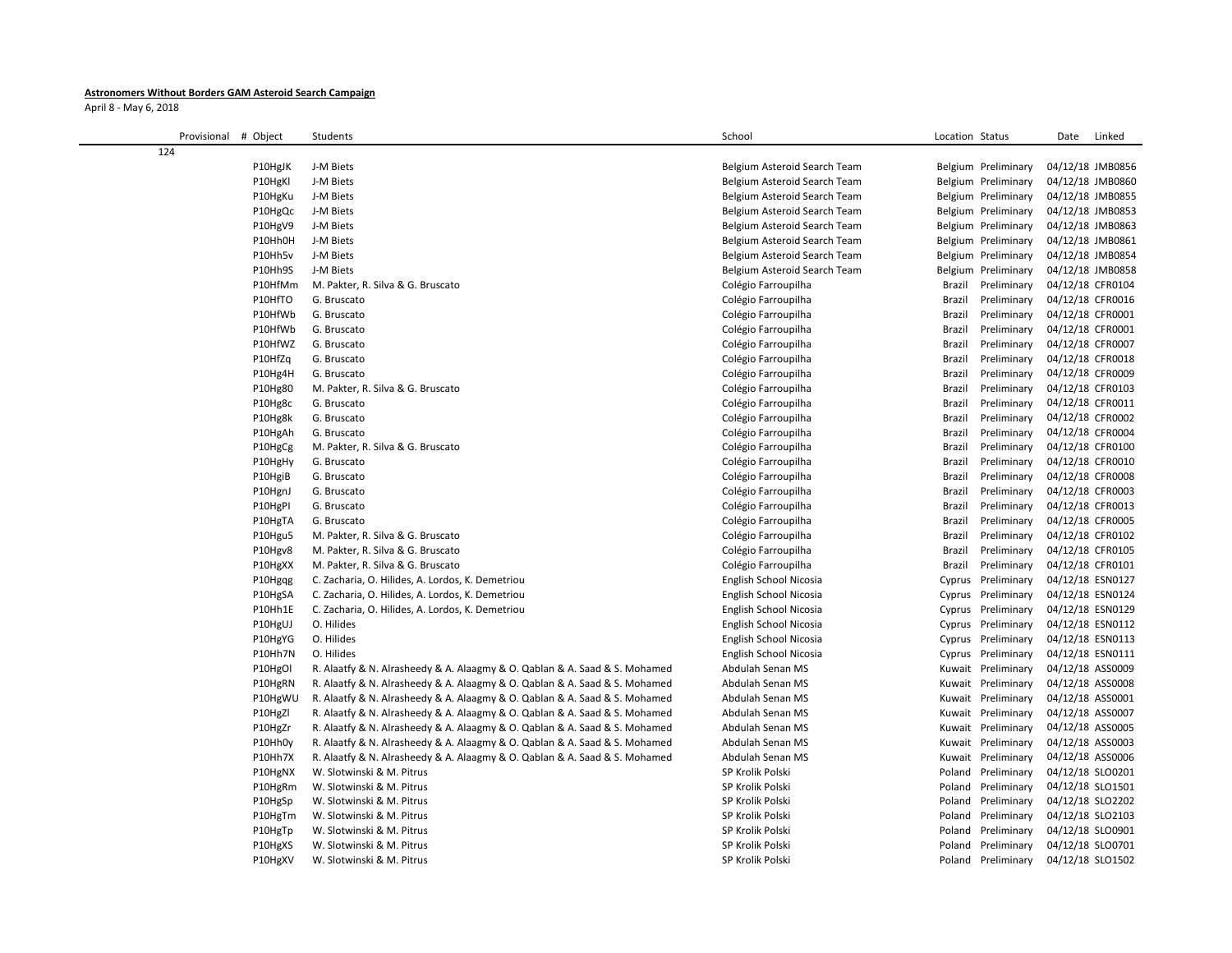| P10HgYJ            | W. Slotwinski & M. Pitrus                                                                                                         | SP Krolik Polski                                                                   | Poland Preliminary                          | 04/12/18 SLO0602                          |
|--------------------|-----------------------------------------------------------------------------------------------------------------------------------|------------------------------------------------------------------------------------|---------------------------------------------|-------------------------------------------|
| P10Hh06            | W. Slotwinski & M. Pitrus                                                                                                         | SP Krolik Polski                                                                   | Poland Preliminary                          | 04/12/18 SLO1602                          |
| P10Hh0Y            | W. Slotwinski & M. Pitrus                                                                                                         | SP Krolik Polski                                                                   | Poland Preliminary                          | 04/12/18 SLO1101                          |
| P10Hh13            | W. Slotwinski & M. Pitrus                                                                                                         | SP Krolik Polski                                                                   | Poland Preliminary                          | 04/12/18 SLO2002                          |
| P10Hh2i            | W. Slotwinski & M. Pitrus                                                                                                         | SP Krolik Polski                                                                   | Poland Preliminary                          | 04/12/18 SLO0702                          |
| P10Hh3D            | W. Slotwinski & M. Pitrus                                                                                                         | SP Krolik Polski                                                                   | Poland Preliminary                          | 04/12/18 SLO2301                          |
| P10Hh3I            | W. Slotwinski & M. Pitrus                                                                                                         | SP Krolik Polski                                                                   | Poland Preliminary                          | 04/12/18 SLO0101                          |
| P10Hh4B            | W. Slotwinski & M. Pitrus                                                                                                         | SP Krolik Polski                                                                   | Poland Preliminary                          | 04/12/18 SLO1301                          |
| P10Hh5d            | W. Slotwinski & M. Pitrus                                                                                                         | SP Krolik Polski                                                                   | Poland Preliminary                          | 04/12/18 SLO0601                          |
| P10Hh61            | W. Slotwinski & M. Pitrus                                                                                                         | SP Krolik Polski                                                                   | Poland Preliminary                          | 04/12/18 SLO0501                          |
| P10HgIY            | K. Moskal, A. Moskal & J. Moskal                                                                                                  | Szkola Podstawowa nr 12 Jaslo                                                      | Poland Preliminary                          | 04/12/18 SPJ2060                          |
| P10HgPF            | K. Moskal, A. Moskal & J. Moskal                                                                                                  | Szkola Podstawowa nr 12 Jaslo                                                      | Poland Preliminary                          | 04/12/18 SPJ4011                          |
| P10HgQf            | K. Moskal, A. Moskal & J. Moskal                                                                                                  | Szkola Podstawowa nr 12 Jaslo                                                      | Poland Preliminary                          | 04/12/18 SPJ2090                          |
| P10HgWv            | K. Moskal, A. Moskal & J. Moskal                                                                                                  | Szkola Podstawowa nr 12 Jaslo                                                      | Poland Preliminary                          | 04/12/18 SPJ1040                          |
| P10HgWZ            | K. Moskal, A. Moskal & J. Moskal                                                                                                  | Szkola Podstawowa nr 12 Jaslo                                                      | Poland Preliminary                          | 04/12/18 SPJ1041                          |
| P10Hh2k            | K. Moskal, A. Moskal & J. Moskal                                                                                                  | Szkola Podstawowa nr 12 Jaslo                                                      | Poland Preliminary                          | 04/12/18 SPJ2050                          |
| P10Hh5x            | K. Moskal, A. Moskal & J. Moskal                                                                                                  | Szkola Podstawowa nr 12 Jaslo                                                      | Poland Preliminary                          | 04/12/18 SPJ3030                          |
| P10Hh8x            | K. Moskal, A. Moskal & J. Moskal                                                                                                  | Szkola Podstawowa nr 12 Jaslo                                                      | Poland Preliminary                          | 04/12/18 SPJ2041                          |
| P10HgJy            | K. Tikare                                                                                                                         | Lulea University of Technology                                                     | Sweden Preliminary                          | 04/12/18 LTU0019                          |
| P10HgNC            | K. Tikare                                                                                                                         | Lulea University of Technology                                                     | Sweden Preliminary                          | 04/12/18 LTU0024                          |
| P10HgQ9            | K. Tikare                                                                                                                         | Lulea University of Technology                                                     | Sweden Preliminary                          | 04/12/18 LTU0021                          |
| P10HgSP            | K. Tikare                                                                                                                         | Lulea University of Technology                                                     | Sweden Preliminary                          | 04/12/18 LTU0025                          |
| P10HgSV            | K. Tikare                                                                                                                         | Lulea University of Technology                                                     | Sweden Preliminary                          | 04/12/18 LTU0006                          |
| P10HgUc            | K. Tikare                                                                                                                         | Lulea University of Technology                                                     | Sweden Preliminary                          | 04/12/18 LTU0009                          |
| P10HgX6            | K. Tikare                                                                                                                         | Lulea University of Technology                                                     | Sweden Preliminary                          | 04/12/18 LTU0004                          |
| P10Hh2a            | K. Tikare                                                                                                                         | Lulea University of Technology                                                     | Sweden Preliminary                          | 04/12/18 LTU0018                          |
| P10Hh4l            | K. Tikare                                                                                                                         | Lulea University of Technology                                                     | Sweden Preliminary                          | 04/12/18 LTU0008                          |
| P10Hh5e            | K. Tikare                                                                                                                         | Lulea University of Technology                                                     | Sweden Preliminary                          | 04/12/18 LTU0015                          |
| P10Hh5S            | K. Tikare                                                                                                                         | Lulea University of Technology                                                     | Sweden Preliminary                          | 04/12/18 LTU0026                          |
| P10Hh7J            | K. Tikare                                                                                                                         | Lulea University of Technology                                                     | Sweden Preliminary                          | 04/12/18 LTU0011                          |
| P10Hhag            | K. Tikare                                                                                                                         | Lulea University of Technology                                                     | Sweden Preliminary                          | 04/12/18 LTU0010                          |
| P10HfKC            | V. Myliavka, O. Melnyk, O. Semeshchuk, V. Sulym, D. Senchenko & S. Plaksa                                                         | Street Astronomy                                                                   | Ukraine Preliminary                         | 04/12/18 UKR0323                          |
| P10HgKF            | V. Myliavka, O. Melnyk, O. Semeshchuk, V. Sulym, D. Senchenko & S. Plaksa                                                         | <b>Street Astronomy</b>                                                            | Ukraine Preliminary                         | 04/12/18 UKR0324                          |
| P10HgPM            | V. Myliavka, O. Melnyk, O. Semeshchuk, V. Sulym, D. Senchenko & S. Plaksa                                                         | Street Astronomy                                                                   | Ukraine Preliminary                         | 04/12/18 UKR0211                          |
| P10HgUK            | V. Myliavka, O. Melnyk, O. Semeshchuk, V. Sulym, D. Senchenko & S. Plaksa                                                         | <b>Street Astronomy</b>                                                            | Ukraine Preliminary                         | 04/12/18 UKR0118                          |
| P10HgWH            | V. Myliavka, O. Melnyk, O. Semeshchuk, V. Sulym, D. Senchenko & S. Plaksa                                                         | <b>Street Astronomy</b>                                                            | Ukraine Preliminary                         | 04/12/18 UKR0116                          |
| P10Hh4p            | V. Myliavka, O. Melnyk, O. Semeshchuk, V. Sulym, D. Senchenko & S. Plaksa                                                         | <b>Street Astronomy</b>                                                            | Ukraine Preliminary                         | 04/12/18 UKR0603                          |
| P10Hh7x            | V. Myliavka, O. Melnyk, O. Semeshchuk, V. Sulym, D. Senchenko & S. Plaksa                                                         |                                                                                    | Ukraine Preliminary                         | 04/12/18 UKR0601                          |
|                    |                                                                                                                                   | Street Astronomy                                                                   |                                             | 04/12/18 UKR0204                          |
| P10Hh9M            | V. Myliavka, O. Melnyk, O. Semeshchuk, V. Sulym, D. Senchenko & S. Plaksa                                                         | Street Astronomy                                                                   | Ukraine Preliminary                         | 04/12/18 UKR0117                          |
| P10Hh9U            | V. Myliavka, O. Melnyk, O. Semeshchuk, V. Sulym, D. Senchenko & S. Plaksa                                                         | Street Astronomy                                                                   | Ukraine Preliminary                         | 04/12/18 UKR0325                          |
| P10Hha0            | V. Myliavka, O. Melnyk, O. Semeshchuk, V. Sulym, D. Senchenko & S. Plaksa                                                         | <b>Street Astronomy</b>                                                            | Ukraine Preliminary                         |                                           |
| P10HgjV            | S. F. Morossini, L. Pellejero & D. Gastelu                                                                                        | Observatorio Liceo Barros Blancos No. 2                                            | Uruguay Preliminary                         | 04/12/18 OBB0007                          |
| P10HgLE            | A. Sandona, C. Pires, E. Giribaldi, F. Silvera & J. Andrioli                                                                      | Observatorio Liceo Barros Blancos No. 2                                            | Uruguay Preliminary                         | 04/12/18 OBB0002                          |
| P10HgUm            | M. Gallo, K. Vazquez, N. Urrutia & R. Falero                                                                                      | Observatorio Liceo Barros Blancos No. 2                                            | Uruguay Preliminary                         | 04/12/18 OBB0009                          |
| P10HgUn            | M. Gallo, K. Vazquez, N. Urrutia & R. Falero                                                                                      | Observatorio Liceo Barros Blancos No. 2                                            | Uruguay Preliminary                         | 04/12/18 OBB0010                          |
| P10Hgvr            | S. F. Morossini, L. Pellejero & D. Gastelu                                                                                        | Observatorio Liceo Barros Blancos No. 2                                            | Uruguay Preliminary                         | 04/12/18 OBB0006                          |
| P10HgXG            | A. Sandona, C. Pires, E. Giribaldi, F. Silvera & J. Andrioli                                                                      | Observatorio Liceo Barros Blancos No. 2                                            | Uruguay Preliminary                         | 04/12/18 OBB0017                          |
| P10HgXv            | F. Bachino, L. Mello, C. Diaz, A. Das Chagas & E. Martinez                                                                        | Observatorio Liceo Barros Blancos No. 2                                            | Uruguay Preliminary                         | 04/12/18 OBB0011                          |
| P10HgZC            | S. F. Morossini, L. Pellejero & P. Rivas                                                                                          | Observatorio Liceo Barros Blancos No. 2                                            | Uruguay Preliminary                         | 04/12/18 OBB0004                          |
| P10Hh2O            | S. Aidinovich, A. Arbilla, F. Bachino, F. Benia & C. Caballero                                                                    | Observatorio Liceo Barros Blancos No. 2                                            | Uruguay Preliminary                         | 04/12/18 OBB0014                          |
| P10Hh3e<br>D10UhEO | S. Aidinovich, A. Arbilla, F. Bachino, F. Benia & C. Caballero<br>C. Aidinovich, A. Arbillo, E. Pachino, E. Bonia B. C. Caballoro | Observatorio Liceo Barros Blancos No. 2<br>Obconvatorio Licoo Parros Plancos No. 3 | Uruguay Preliminary<br>Uruguay, Droliminany | 04/12/18 OBB0016<br>$0.111110$ $0.000015$ |
|                    |                                                                                                                                   |                                                                                    |                                             |                                           |